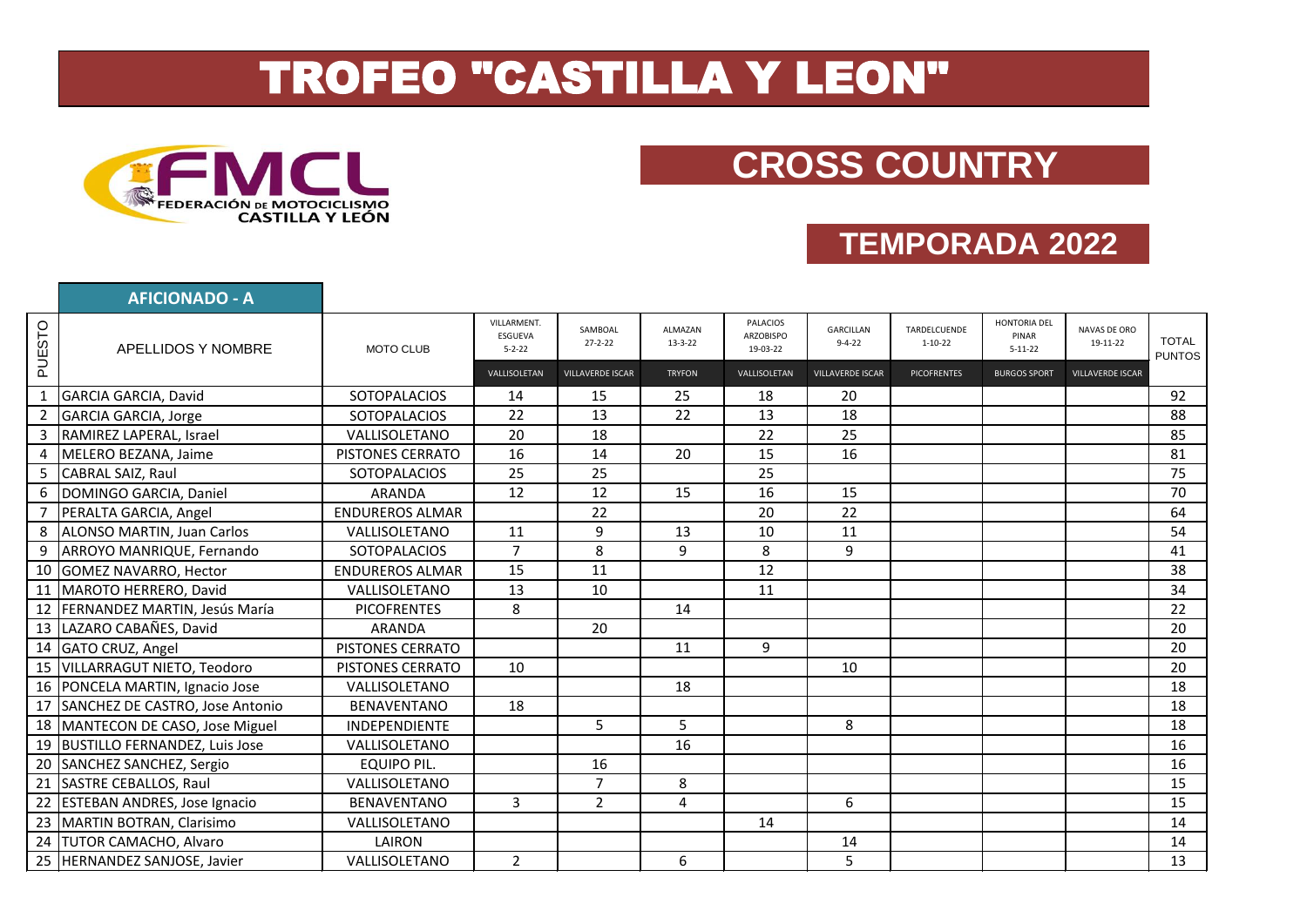| 26 MARTIN MOLPECERES, David Ivan     | VALLISOLETANO        |   |    |   |    |  | 13 |
|--------------------------------------|----------------------|---|----|---|----|--|----|
| 27 SERRADOR LEDO, Saergio            | VALLISOLETANO        |   |    |   | 13 |  | 13 |
| 28 VAQUERO ASENSIO, Daniel           | <b>ARANDA</b>        |   | 12 |   |    |  | 12 |
| 29 CALVO QUINTERO, Santiago Antonio  | VALLISOLETANO        |   |    |   |    |  | 12 |
| 30 CALLEJO GIMENO, Pablo Andrés      | <b>PICOFRENTES</b>   |   |    |   |    |  | 12 |
| 31 DE PABLOS ALVARO, Javier          | <b>INDEPENDIENTE</b> |   |    |   | 12 |  | 12 |
| 32 HERNANDO PUENTE, Ruben            | <b>BURGALES</b>      |   | 10 |   |    |  | 10 |
| 33 BELLIDO GOMEZ, Raul               | <b>INDEPENDIENTE</b> |   |    |   |    |  |    |
| 34 SANCHEZ RODRIGUEZ, Frances Xavier | VALLISOLETANO        |   |    | b |    |  |    |
| 35 PANIAGUA GONZALEZ, David          | PISTONES CERRATO     | b |    |   |    |  |    |
| 36 GONZALEZ SANCHEZ, Fco. Javier     | VALLISOLETANO        | 4 |    |   |    |  |    |
| 37 SAN JOSE PEREZ, Raul              | VALLISOLETANO        |   |    |   |    |  |    |
|                                      |                      |   |    |   |    |  |    |

## **AFICIONADO - B**

| PUESTO         | APELLIDOS Y NOMBRE               | <b>MOTO CLUB</b>         | <b>VILLARMENT.</b><br>ESGUEVA<br>$5 - 2 - 22$<br>VALLISOLETAN | SAMBOAL<br>$27 - 2 - 22$<br><b>VILLAVERDE ISCAR</b> | ALMAZAN<br>$13 - 3 - 22$<br><b>TRYFON</b> | <b>PALACIOS</b><br>ARZOBISPO<br>19-03-22<br>VALLISOLETAN | GARCILLAN<br>$9 - 4 - 22$<br>VILLAVERDE ISCAR | TARDELCUENDE<br>$1 - 10 - 22$<br><b>PICOFRENTES</b> | HONTORIA DEL<br>PINAR<br>$5 - 11 - 22$<br><b>BURGOS SPORT</b> | NAVAS DE ORO<br>19-11-22<br>VILLAVERDE ISCAR | <b>TOTAL</b><br><b>PUNTOS</b> |
|----------------|----------------------------------|--------------------------|---------------------------------------------------------------|-----------------------------------------------------|-------------------------------------------|----------------------------------------------------------|-----------------------------------------------|-----------------------------------------------------|---------------------------------------------------------------|----------------------------------------------|-------------------------------|
|                | TARILONTE HERNANDEZ, Cristian    | PISTONES CERRATO         | 25                                                            | 25                                                  | 25                                        | 25                                                       | 25                                            |                                                     |                                                               |                                              | 125                           |
| $\overline{2}$ | CANO GARCIA, Adrian              | <b>SOTOPALACIOS</b>      | 22                                                            | 22                                                  | 22                                        | 22                                                       | 22                                            |                                                     |                                                               |                                              | 110                           |
| 3              | GARCIA PARDO, Adrian             | <b>SOTOPALACIOS</b>      | 16                                                            | 15                                                  | 15                                        | 15                                                       | 14                                            |                                                     |                                                               |                                              | 75                            |
| 4              | PALENCIA DEL CAMPO, Juan Carlos  | <b>SOTOPALACIOS</b>      | 14                                                            |                                                     | 18                                        | 16                                                       | 18                                            |                                                     |                                                               |                                              | 66                            |
| 5              | LOZANO PANERO, Roberto           | VALLISOLETANO            | 15                                                            | 10                                                  |                                           | 14                                                       | 13                                            |                                                     |                                                               |                                              | 52                            |
| 6              | UBIERNA UBIERNA, Aaron           | <b>SOTOPALACIOS</b>      | 10                                                            | 20                                                  |                                           | 20                                                       |                                               |                                                     |                                                               |                                              | 50                            |
|                | MORO MARTIN, Raul                | <b>ENDUREROS ALMAR</b>   |                                                               | 9                                                   | 11                                        | 11                                                       | 10                                            |                                                     |                                                               |                                              | 41                            |
| 8              | ARNAIZ BARJA, Cristian           | VALLISOLETANO            | 9                                                             | 8                                                   |                                           | 8                                                        | 12                                            |                                                     |                                                               |                                              | 37                            |
| 9              | VILLAVERDE CORTES, Ruben         | <b>SOTOPALACIOS</b>      | 11                                                            |                                                     | 12                                        | 13                                                       |                                               |                                                     |                                                               |                                              | 36                            |
|                | 10 BARAHONA ALVAREZ, Diego       | <b>BOCEGUILLAS SPORT</b> |                                                               | 18                                                  |                                           |                                                          | 15                                            |                                                     |                                                               |                                              | 33                            |
| 11             | <b>ETXEANDIA GEZURAGA, Asier</b> | <b>MIRANDES</b>          |                                                               | 14                                                  | 14                                        |                                                          |                                               |                                                     |                                                               |                                              | 28                            |
|                | 12 SOLER MORETA, Sergio          | <b>INDEPENDIENTE</b>     | 13                                                            |                                                     |                                           | 12                                                       |                                               |                                                     |                                                               |                                              | 25                            |
|                | 13 ORDOÑEZ GARCIA, Alberto       | PISTONES CERRATO         |                                                               | 11                                                  | 13                                        |                                                          |                                               |                                                     |                                                               |                                              | 24                            |
|                | 14 BARAHONA ALVASREZ, Javier     | <b>BOCEGUILLAS SPORT</b> |                                                               | 13                                                  |                                           |                                                          | 11                                            |                                                     |                                                               |                                              | 24                            |
|                | 15   PANERO SANTOS, Daniel       | VALLISOLETANO            | 8                                                             |                                                     |                                           | 4                                                        | 9                                             |                                                     |                                                               |                                              | 21                            |
|                | 16 MARIA HUIDOBRO, David         | <b>VILLAVERDE ISCAR</b>  |                                                               |                                                     |                                           |                                                          | 20                                            |                                                     |                                                               |                                              | 20                            |
| 17             | MARTINEZ GARCIA, Marcos          | <b>TRYFON</b>            |                                                               |                                                     | 20                                        |                                                          |                                               |                                                     |                                                               |                                              | 20                            |
|                | 18 GONZALEZ ALVAREZ, Roberto     | <b>POBLADURA R</b>       | 20                                                            |                                                     |                                           |                                                          |                                               |                                                     |                                                               |                                              | 20                            |
|                | 19 MINGUEZ VARONA, Cesar         | <b>BURGALES</b>          |                                                               |                                                     | 9                                         | 10                                                       |                                               |                                                     |                                                               |                                              | 19                            |
| 20             | MARTIN CASTRO, Enrique           | <b>VIA DE LA PLATA</b>   |                                                               |                                                     |                                           | 18                                                       |                                               |                                                     |                                                               |                                              | 18                            |
| 21             | FERNANDEZ LOSADA, Pablo          | <b>INDEPENDIENTE</b>     | 18                                                            |                                                     |                                           |                                                          |                                               |                                                     |                                                               |                                              | 18                            |
|                | 22 ALFAGEME ACEBES, Oscar        | VALLISOLETANO            |                                                               |                                                     |                                           |                                                          | 16                                            |                                                     |                                                               |                                              | 16                            |
|                | 23 BARRIOPEDRO SANZ, Alejandro   | <b>INDEPENDIENTE</b>     |                                                               |                                                     | 16                                        |                                                          |                                               |                                                     |                                                               |                                              | 16                            |
|                | 24 SANCHA SANCHEZ, Victor        | <b>BURGOS SPORT</b>      |                                                               | 16                                                  |                                           |                                                          |                                               |                                                     |                                                               |                                              | 16                            |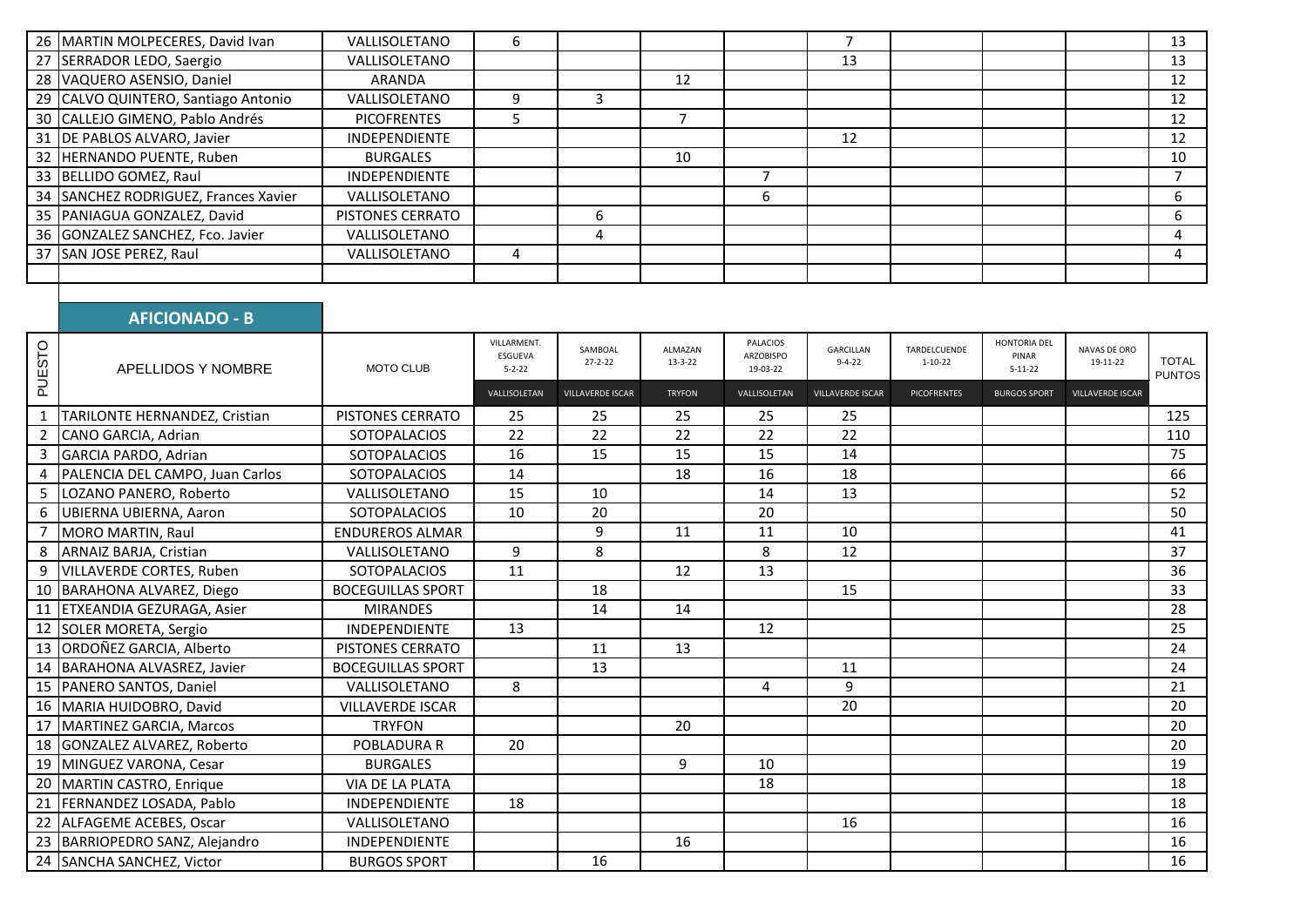|    | 25 PALENCIA HORTIGUELA, Alberto | <b>SOTOPALACIOS</b>     | $\overline{2}$ |                | 4              |                | 7 <sup>1</sup> |  | 13             |
|----|---------------------------------|-------------------------|----------------|----------------|----------------|----------------|----------------|--|----------------|
|    | 26 DE PEDRO REYES, Mariano      | INDEPENDIENTE           |                | 12             |                |                |                |  | 12             |
|    | 27 MINAYA CASTRO, David         | VALLISOLETANO           | 12             |                |                |                |                |  | 12             |
|    | 28 GALLEGO HORTIGUELA, Mario    | <b>INDEPENDIENTE</b>    |                |                | 10             |                |                |  | 10             |
|    | 29 DE LA ROSA ROJO, Javier      | <b>PORTILLO</b>         |                | 6              |                |                | $\overline{4}$ |  | 10             |
|    | 30   PASCUA CIFUENTES, Samuel   | <b>VIA DE LA PLATA</b>  |                |                |                | 9              |                |  | 9              |
| 31 | MIERES ALVAREZ, Guillermo       | VALLISOLETANO           |                |                |                |                | 8              |  | 8              |
|    | 32 CASTILLA MARTIN, Mario       | INDEPENDIENTE           |                |                | 8              |                |                |  | 8              |
|    | 33 LOPEZ LUIS, Alberto          | <b>VILLARCAYO</b>       |                |                | $\overline{2}$ |                | 6              |  | 8              |
|    | 34 ANDRES HERNANDEZ, Angel      | <b>ENDUREROS ALMAR</b>  |                |                |                | $\overline{7}$ |                |  | $\overline{7}$ |
|    | 35 PASCUAL BODEGA, Antonio      | <b>PICOFRENTES</b>      |                |                | $\overline{7}$ |                |                |  | 7              |
|    | 36 MARTINEZ ANDRES, David       | PISTONES CERRATO        |                | $\overline{7}$ |                |                |                |  | $\overline{ }$ |
|    | 37 GONZALEZ CALLEJA, Brian      | <b>INDEPENDIENTE</b>    | $\overline{7}$ |                |                |                |                |  |                |
|    | 38 GARCIA GARCIA, Ruben         | <b>ENDUREROS ALMAR</b>  |                |                |                | 6              |                |  | 6              |
|    | 39 CACHO NAVALPOTRO, David      | <b>TRYFON</b>           |                |                | 6              |                |                |  | 6              |
|    | 40 REPISO RODRIGUEZ, Adrian     | INDEPENDIENTE           | 6              |                |                |                |                |  | 6              |
| 41 | BARAYON GARCIA, Roberto         | VALLISOLETANO           |                |                |                |                | 5              |  | 5              |
|    | 42 CUADRADO JOVER, Eduardo      | POBLADURA R             |                |                |                | 5              |                |  | 5              |
|    | 43 NAVARRO IÑIGO, Javier        | <b>INDEPENDIENTE</b>    |                |                | 5              |                |                |  | 5              |
|    | 44 ALONSO MARTIN, Alejandro     | <b>INDEPENDIENTE</b>    |                | 5              |                |                |                |  | 5              |
|    | 45 ALONSO MARTINEZ, Felix Angel | <b>SALAS INFANTES</b>   | 5              |                |                |                |                |  | 5              |
|    | 46 ARAGON GUTIERREZ, Juan       | INDEPENDIENTE           | $\overline{4}$ |                |                |                |                |  | 4              |
|    | 47 MUÑOZ GALAN, Miguel          | <b>VILLAVERDE ISCAR</b> |                |                |                |                | 3              |  | 3              |
|    | 48 PALENCIA RYAN, Max           | POBLADURA R             |                |                |                | 3              |                |  | 3              |
|    | 49 CARRO CARRO, David           | <b>PICOFRENTES</b>      |                |                | 3              |                |                |  | 3              |
|    | 50 BERMUDO FERREIRO, Samuel     | PISTONES CERRATO        | 3              |                |                |                |                |  | 3              |
|    | 51 MUÑOZ ALONSO, Fernando       | <b>INDEPENDIENTE</b>    |                |                |                | $\overline{2}$ |                |  | $\overline{2}$ |
|    | 52 GUTIERREZ BARTOLOME, Jesús   | INDEPENDIENTE           |                |                |                | $\mathbf{1}$   |                |  | $\mathbf{1}$   |
|    | 53 CASADO ESPESO, Pedro         | <b>PORTILLO</b>         | $\mathbf{1}$   |                |                |                |                |  | $\mathbf{1}$   |
|    |                                 |                         |                |                |                |                |                |  |                |

|        | <b>AMATEUR</b>            |                  |                                        |                          |                          |                                   |                           |                               |                                        |                          |                               |
|--------|---------------------------|------------------|----------------------------------------|--------------------------|--------------------------|-----------------------------------|---------------------------|-------------------------------|----------------------------------------|--------------------------|-------------------------------|
| PUESTO | APELLIDOS Y NOMBRE        | <b>MOTO CLUB</b> | VILLARMENT.<br>ESGUEVA<br>$5 - 2 - 22$ | SAMBOAL<br>$27 - 2 - 22$ | ALMAZAN<br>$13 - 3 - 22$ | PALACIOS<br>ARZOBISPO<br>19-03-22 | GARCILLAN<br>$9 - 4 - 22$ | TARDELCUENDE<br>$1 - 10 - 22$ | HONTORIA DEL<br>PINAR<br>$5 - 11 - 22$ | NAVAS DE ORO<br>19-11-22 | <b>TOTAL</b><br><b>PUNTOS</b> |
|        |                           |                  | VALLISOLETAN                           | <b>VILLAVERDE ISCAR</b>  | <b>TRYFON</b>            | VALLISOLETAN                      | <b>VILLAVERDE ISCAR</b>   | <b>PICOFRENTES</b>            | <b>BURGOS SPORT</b>                    | <b>VILLAVERDE ISCAR</b>  |                               |
|        | CARRERA RAMOS, Adrian     | VALLISOLETANO    |                                        | 25                       |                          |                                   |                           |                               |                                        |                          | 25                            |
|        | 2 SOLOZABAL PEÑA, Lorenzo | VALLISOLETANO    |                                        | 22                       |                          |                                   |                           |                               |                                        |                          | 22                            |
| 3      |                           |                  |                                        |                          |                          |                                   |                           |                               |                                        |                          |                               |
| 4      |                           |                  |                                        |                          |                          |                                   |                           |                               |                                        |                          |                               |
|        |                           |                  |                                        |                          |                          |                                   |                           |                               |                                        |                          |                               |